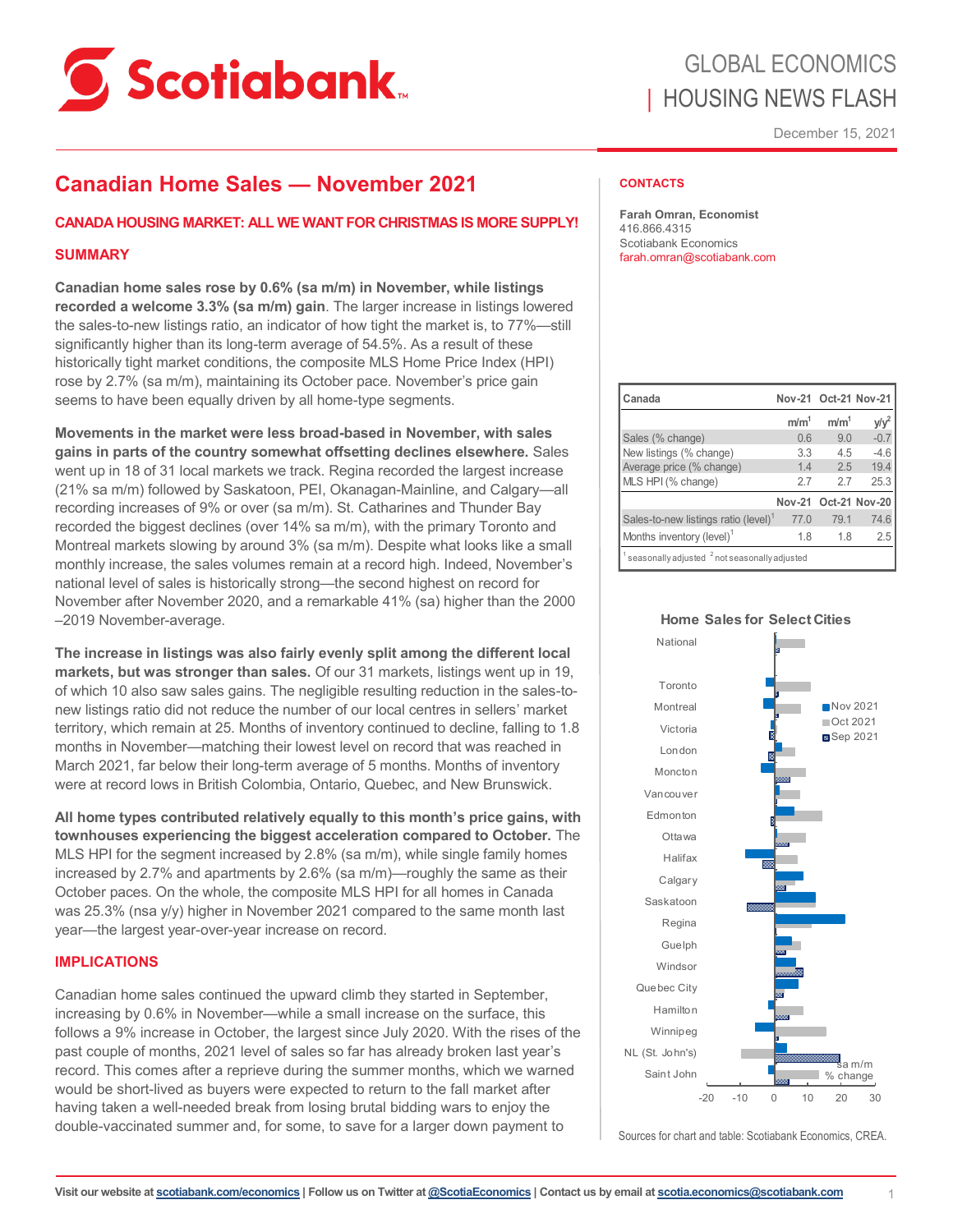

qualify under the new stress testing rules. Similarly, the housing market is also slower this time of year as people focus on celebrating the holidays, so don't be fooled by a calmer December and January.

The increase in sales is backed by strong demand fundamentals, rooted in a strong economic recovery, a labour market that has more than recovered its COVID-19 losses, and an acceleration in immigration. While immigration numbers lag a month, they continue to point to a doubling down on the government's efforts to meet its immigration target for the year. October's admissions broke the record set just the month before as Canada welcomed 46,315 new immigrants, the highest in Canada's modern history, bringing forward the progress toward meeting the year's target from 67% to 78%.

However, another factor is clearly at play in this year's housing rally—investors. The increase in immigration and return of international students have at least partly stimulated investors' demand who look to rent to these segments of the population. Multiple data points suggest a significant pick-up in investors' activity this year. Data from the Bank of Canada breaking down the year-over-year increase in the number of new mortgages by purchaser type point to an influx of investors to the market in 2021Q2. Compared to the same time last year, new home purchases by investors were 100% higher, compared to 65% by repeat-home buyers and around 50% by first-time home buyers. This is consistent with data from Equifax, which show the number of people with more than 4 mortgages in 2021Q2 was 7.7% higher than last year, whereas those with 1 mortgage were 3% higher. Data from Teranet show that as of August of this year, 25% of Ontario buyers were multiple property owners, making it the largest buyer segment and setting a record.

Overall, there are more mortgages being taken out today compared to pre-pandemic, regardless of who is taking them out, and those mortgages are increasingly fatter too. Overall new mortgage volumes increased by 60% in 2021Q2 compared to the same time last year—reaching their highest level ever recorded in a single quarter. The average loan amount for new mortgages simultaneously increased by 22% over the same period. At these higher mortgage amounts, borrowers are more sensitive to rate hikes which translate into relatively large increases in interest payments over the term of the mortgage. The Bank of Canada is expected to raise rates multiple times next year, starting as soon as April. The more hawkish stance taken by the Bank in the face of rising inflationary pressures and persistent supply bottlenecks have pushed bond yields further and with them the closely tied fixed mortgage rates. While these higher fixed rates should slow borrowing activity, they are equally likely to create a short-term surge in borrowing as borrowers rush to lock in lower rates—new mortgage originations and sales data over the next few months will help assess the extent of this unintended consequence of rising rates.

We currently have the Bank raising its rate by a total of 100 bps in 2022, and another 100 bps in 2023. Calculations with Brett House show that for those who will be renewing their five-year term mortgages in 2022 and 2023, this will translate to an average increase in their mortgage rates by 36 and 45 bps. Luckily, the rates at which these borrowers had to qualify were well above current and likely future market rates.

Another aspect of rising rates worth keeping an eye on in the next little while is their impact on investors' activity, which is more speculative in nature and more sensitive to expectations of higher borrowing costs and lower profitability. With a larger share of investors in the buyers' pool, rate increases may result in a disproportionate fall in demand, alleviating some of the pressure off the market. However, as this pandemic taught us, you can't be sure of the housing market's mood until you see the data, and with robust labour market outcomes and immigration levels, demand fundamentals remain strong.

The other side of the coin has generally borne little to no good news this year, with listings typically not keeping up in the face of ongoing rising demand. Although listings happily went up in November, it was a far cry from what is needed to catch up to sales, which continued to sustain tight market conditions and push prices upwards. A survey by Mustel Group and Sotheby's International Realty Canada last week reported that over 80% of 18–28-year-old Canadians are worried they will never be able to afford purchasing their first home in their city of choice due to the continuous increase in prices, with the top barrier being the ability to save for a down payment while covering current living expenses. 50% reported fully giving up on their dream of owning a single-family home. While the sample size is quite small, it is not hard to believe this sentiment is shared among many young Canadians who have been watching the action from the sidelines. For many, their best bet is finding a nicely wrapped down payment under the tree. Since the housing market is typically slower during this time a year, we will likely have to wait until the spring to see how many made it onto the housing Santa's good buyers' list.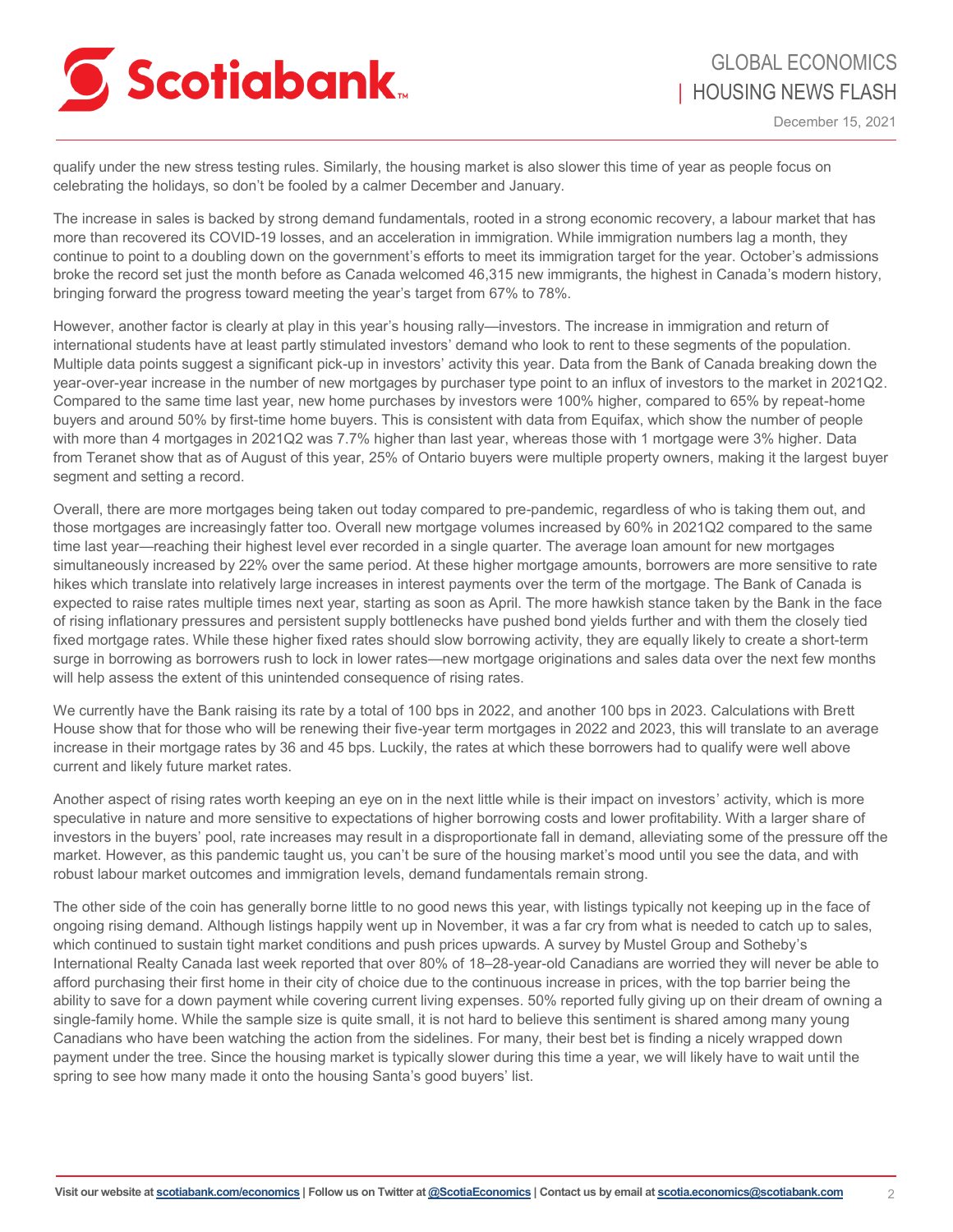

### **Scotiabank Housing Market Watch—November 2021**

| Last<br>Last<br>Last<br>Last<br>Std. Dev. from Long-<br>Monthly Sales-to-New<br>Market<br>24-month<br>Last Last 3<br>Last<br>Last 3<br>Last<br>Last 3<br><b>Real Estate Board</b><br>Rank <sup>1</sup><br><b>Month</b><br>12<br>12<br>12<br>Term Mean <sup>2</sup><br>Change Listings Ratio<br><b>Type</b><br><b>Evolution</b><br>month<br>month<br>month   mos.<br>mos.<br>mos.<br>Rank<br>mos.<br>mos.<br>mos.<br>٠<br>21.3<br>10.4<br>2.2<br>$-10.5$<br>1.4<br>17.9<br>3.3<br>$-15.8$<br><b>National</b><br>77.0<br>Sellers'<br>0.6<br>24.3<br><br>Ξ.<br>$\qquad \qquad \blacksquare$<br>unbox<br>94.5<br>3.2<br>20.9<br>26.5<br>28.0<br>$-2.9$<br>Moncton<br>$\Box$ 0<br>Sellers'<br>$-3.7$<br>$-0.3$<br>2.2<br>$-4.6$<br>1<br>1<br>×<br>3.1<br>ᄮ<br>13.1<br>Saint John<br>ĤР<br>88.6<br>Sellers'<br>$-1.5$<br>2.5<br>24.7<br>$-13.1$<br>27.6<br>26.4<br>$-18.0$<br>$-2.1$<br>10<br>8<br>$\overline{2}$<br>$\mathcal{N}^{\mathcal{M}}$<br>⋒ 10<br>2.4<br>$-20.8$<br>$-1.2$<br>Quebec City<br>13<br>92.9<br>Sellers'<br>7.1<br>0.4<br>$-1.1$<br>9.6<br>$-16.6$<br>14.6<br>$-1.6$<br>3<br>٠<br>2.3<br>89.6<br>ルー<br>25.2<br>69.1<br>4.8<br>30.4<br>14<br>⋒ 10<br>Sellers'<br>8.6<br>2.6<br>5.4<br>8.8<br>$-3.4$<br>Calgary<br>4<br>٠<br>2.2<br>mm<br>Sudbury<br>命<br>85.4<br>Sellers'<br>4.3<br>$-4.5$<br>18.6<br>27.3<br>28.5<br>4.0<br>$-8.9$<br>6<br>$\overline{1}$<br>$-2.4$<br>5<br>٠<br>2.2<br>71.5<br>تمسمامست<br>3.5<br>20.0<br>48.5<br>$-8.0$<br>$-10.8$<br>11.3<br>6<br>NL (St. John's)<br>16<br>⋒ 10<br>Sellers'<br>0.4<br>7.1<br>11.2<br>٠<br>1.9<br>$-23.1$<br>2.5<br>5.0<br>1.3<br>3<br>۰ŀ<br>80.3<br>Sellers'<br>$\sim$<br>$-3.1$<br>0.8<br>14.9<br>19.6<br>$-20.1$<br>Montreal<br>$\overline{4}$<br>7<br>Ù.<br>₩<br>1.6<br>$-7.8$<br>18.1<br>24.9<br>32.6<br>$-5.6$<br>London<br>7<br>$\overline{1}$<br>79.2<br>Sellers'<br>سمبر<br>2.2<br>1.3<br>12.3<br>12.0<br>8<br>٠<br>⋒<br>www<br>$-22.0$<br>15.4<br>Ottawa<br>18<br>9<br>79.9<br>1.6<br>Sellers'<br>1.0<br>9.3<br>1.8<br>16.6<br>22.9<br>$-2.8$<br>$-21.7$<br>9<br>Ų.<br>27.1<br>1.6<br>Sellers'<br>مہر<br>12.2<br>0.4<br>$-8.2$<br>Saskatoon<br>27<br>⋒ 17<br>75.6<br>2.3<br>5.3<br>6.3<br>$-3.8$<br>10<br>٠<br>mym<br>y<br>$\mathfrak{p}$<br>80.6<br>1.6<br>Sellers'<br>$-13.9$<br>$-10.2$<br>19.7<br>4.9<br>30.5<br>30.8<br>$-12.5$<br>St. Catharines<br>-9<br>5.5<br>11<br>٠<br>mm<br>37.1<br>1.6<br>Sellers'<br>2.1<br>Lethbridge<br>23<br>ଳ 11<br>79.9<br>$-1.7$<br>6.8<br>6.7<br>8.9<br>$-8.9$<br>1.1<br>12<br>$\blacksquare$<br>⋒ 13<br>1.5<br>32.4<br>6.1<br>Okanagan-Mainline (Kelowna)<br>26<br>77.6<br>Sellers'<br>9.2<br>$-19.8$<br>1.3<br>24.4<br>$-6.7$<br>18.1<br>$-4.7$<br>13<br>٠<br>when<br>KW*<br>y<br>$\overline{2}$<br>82.8<br>1.5<br>Sellers'<br>$-16.4$<br>19.4<br>26.2<br>12.0<br>12<br>$-2.1$<br>28.5<br>$-15.0$<br>14<br>6.4<br>$\bullet$<br>m<br>$\mathbf{J}$ 7<br>1.5<br>71.7<br>Sellers'<br>$-4.3$<br>$-22.7$<br>10.9<br>$-0.8$<br>23.4<br>28.3<br>$-19.3$<br>Kingston<br>8<br>8.4<br>15<br>86.0<br>Sellers'<br>$-5.3$<br>$-2.7$<br>19.4<br>10.0<br>$-6.9$<br>$-1.1$<br>25<br>⋒<br>9<br>1.4<br>$-0.1$<br>6.0<br>$-13.4$<br>Winnipeg<br>16<br>بسيد<br>٠<br>₩<br>73.2<br>$-29.2$<br>9<br>Sellers'<br>$-2.5$<br>$-8.4$<br>32.8<br>2.5<br>19.8<br>18.7<br>7.6<br>Toronto<br>-8<br>1.4<br>17<br>٠<br>⋒<br>81.3<br>$-2.0$<br>Victoria<br>19<br>1.4<br>Sellers'<br>$-22.3$<br>23.1<br>$-0.4$<br>17.6<br>17.8<br>0.1<br>$-24.4$<br>18<br>-1<br>-1.1<br>$\bullet$<br>mom<br>⋒<br>1.2<br><b>Brantford</b><br>$\overline{2}$<br>80.3<br>Sellers'<br>$-14.9$<br>9.8<br>10.0<br>32.1<br>34.2<br>$-2.8$<br>21<br>$-2.1$<br>1.1<br>19<br>٠<br>mmm<br>9.2<br>24<br>⋒<br>85.5<br>1.1<br>Sellers'<br>$-20.8$<br>15.6<br>25.3<br>27.6<br>$-20.7$<br>Guelph<br>$\overline{4}$<br>5.0<br>$-0.8$<br>3.7<br>20<br>٠<br>28<br>$\widehat{\mathbb{R}}$<br>72.8<br>Sellers'<br>$\sim$<br>46.4<br>Edmonton<br>1.1<br>5.8<br>11.5<br>0.3<br>6.3<br>$-2.3$<br>2.0<br>$\overline{7}$<br>1.6<br>21<br>×<br>72.3<br>1.1<br>Sellers'<br>2.2<br>$-13.4$<br>48.6<br>21.5<br>$-25.4$<br>Fraser Valley (Abbotsford)<br>⊎ 11<br>3.6<br>24.6<br>17.4<br>11<br>22<br>₩<br>٠<br>$\frac{1}{2}$ 19<br>1.1<br>14.1<br><b>Thunder Bay</b><br>76.0<br>Sellers'<br>$-16.5$<br>$-2.3$<br>14.8<br>15.6<br>3.4<br>3.1<br>$\overline{4}$<br>Ju<br>1.1<br>10.6<br>23<br>o<br><b><u></u> ê</b><br>71.8<br>1.0<br>20.7<br>0.3<br>28.7<br>32.1<br>35.7<br>$-4.3$<br>Peterborough<br>5<br>19<br>Sellers'<br>4.7<br>$-14.4$<br>17.4<br>24<br>٠<br>1.0<br>min<br>12.2<br>Windsor<br>15<br>$+ 10$<br>68.1<br>Sellers'<br>6.3<br>$-2.9$<br>16.9<br>3.9<br>30.1<br>35.6<br>15.8<br>18.5<br>25<br>٠<br>∩<br>0.9<br>mon<br>23.2<br>14.0<br>5<br>73.4<br>Balanced<br>21.1<br>$-4.4$<br>4.8<br>5.7<br>$-2.8$<br>0.1<br>Regina<br>31<br>$-3.2$<br>26<br>٠<br>$\frac{1}{2}$ 10<br>0.8<br>75.9<br>mm<br>$-1.8$<br>$-19.3$<br>12.8<br>25.3<br>27.0<br>13.5<br>$-20.4$<br>8.1<br>Hamilton-Burlington<br>17<br><b>Balanced</b><br>0.1<br>27<br>٠<br>₩<br>0.8<br>$-28.5$<br>$-0.3$<br>Halifax<br>8<br>78.1<br>$-8.3$<br>5.7<br>23.7<br>30.5<br>5.7<br>$-27.8$<br>28<br>20<br>Balanced<br>$-1.4$<br>٠<br>₩<br>0.7<br>22<br>$\overline{7}$<br>67.4<br>$-4.0$<br>48.5<br>10.5<br>11.6<br>12.9<br>$-17.9$<br>Vancouver<br><b>Balanced</b><br>1.6<br>2.1<br>29<br>٠<br>PEI (Charlottetown)<br>63.6<br>0.4<br>12.2<br>16.1<br>22.8<br>13.0<br>30<br>$= 0$<br>$\sim$<br>9.7<br>$-11.2$<br>$-6.4$<br>3.2<br>Balanced<br>30<br>$\bullet$<br>Ū.<br>73.4<br>0.4<br>29<br>$\overline{2}$<br>$-16.9$<br>17.5<br>8.6<br>34.6<br>$-15.5$ 11.8<br><b>Barrie</b><br>$0.8\,$<br>0.0<br>3.4<br>31<br><b>Balanced</b> |  | Sales-to-New Listings Ratio |  |  |  |  | Unit Sales <sup>3</sup> |  |  | Avg. Sales Prices <sup>3</sup> |  |  | New Listinas <sup>3</sup> |  |  |      |
|---------------------------------------------------------------------------------------------------------------------------------------------------------------------------------------------------------------------------------------------------------------------------------------------------------------------------------------------------------------------------------------------------------------------------------------------------------------------------------------------------------------------------------------------------------------------------------------------------------------------------------------------------------------------------------------------------------------------------------------------------------------------------------------------------------------------------------------------------------------------------------------------------------------------------------------------------------------------------------------------------------------------------------------------------------------------------------------------------------------------------------------------------------------------------------------------------------------------------------------------------------------------------------------------------------------------------------------------------------------------------------------------------------------------------------------------------------------------------------------------------------------------------------------------------------------------------------------------------------------------------------------------------------------------------------------------------------------------------------------------------------------------------------------------------------------------------------------------------------------------------------------------------------------------------------------------------------------------------------------------------------------------------------------------------------------------------------------------------------------------------------------------------------------------------------------------------------------------------------------------------------------------------------------------------------------------------------------------------------------------------------------------------------------------------------------------------------------------------------------------------------------------------------------------------------------------------------------------------------------------------------------------------------------------------------------------------------------------------------------------------------------------------------------------------------------------------------------------------------------------------------------------------------------------------------------------------------------------------------------------------------------------------------------------------------------------------------------------------------------------------------------------------------------------------------------------------------------------------------------------------------------------------------------------------------------------------------------------------------------------------------------------------------------------------------------------------------------------------------------------------------------------------------------------------------------------------------------------------------------------------------------------------------------------------------------------------------------------------------------------------------------------------------------------------------------------------------------------------------------------------------------------------------------------------------------------------------------------------------------------------------------------------------------------------------------------------------------------------------------------------------------------------------------------------------------------------------------------------------------------------------------------------------------------------------------------------------------------------------------------------------------------------------------------------------------------------------------------------------------------------------------------------------------------------------------------------------------------------------------------------------------------------------------------------------------------------------------------------------------------------------------------------------------------------------------------------------------------------------------------------------------------------------------------------------------------------------------------------------------------------------------------------------------------------------------------------------------------------------------------------------------------------------------------------------------------------------------------------------------------------------------------------------------------------------------------------------------------------------------------------------------------------------------------------------------------------------------------------------------------------------------------------------------------------------------------------------------------------------------------------------|--|-----------------------------|--|--|--|--|-------------------------|--|--|--------------------------------|--|--|---------------------------|--|--|------|
|                                                                                                                                                                                                                                                                                                                                                                                                                                                                                                                                                                                                                                                                                                                                                                                                                                                                                                                                                                                                                                                                                                                                                                                                                                                                                                                                                                                                                                                                                                                                                                                                                                                                                                                                                                                                                                                                                                                                                                                                                                                                                                                                                                                                                                                                                                                                                                                                                                                                                                                                                                                                                                                                                                                                                                                                                                                                                                                                                                                                                                                                                                                                                                                                                                                                                                                                                                                                                                                                                                                                                                                                                                                                                                                                                                                                                                                                                                                                                                                                                                                                                                                                                                                                                                                                                                                                                                                                                                                                                                                                                                                                                                                                                                                                                                                                                                                                                                                                                                                                                                                                                                                                                                                                                                                                                                                                                                                                                                                                                                                                                                                                                                 |  |                             |  |  |  |  |                         |  |  |                                |  |  |                           |  |  |      |
|                                                                                                                                                                                                                                                                                                                                                                                                                                                                                                                                                                                                                                                                                                                                                                                                                                                                                                                                                                                                                                                                                                                                                                                                                                                                                                                                                                                                                                                                                                                                                                                                                                                                                                                                                                                                                                                                                                                                                                                                                                                                                                                                                                                                                                                                                                                                                                                                                                                                                                                                                                                                                                                                                                                                                                                                                                                                                                                                                                                                                                                                                                                                                                                                                                                                                                                                                                                                                                                                                                                                                                                                                                                                                                                                                                                                                                                                                                                                                                                                                                                                                                                                                                                                                                                                                                                                                                                                                                                                                                                                                                                                                                                                                                                                                                                                                                                                                                                                                                                                                                                                                                                                                                                                                                                                                                                                                                                                                                                                                                                                                                                                                                 |  |                             |  |  |  |  |                         |  |  |                                |  |  |                           |  |  |      |
|                                                                                                                                                                                                                                                                                                                                                                                                                                                                                                                                                                                                                                                                                                                                                                                                                                                                                                                                                                                                                                                                                                                                                                                                                                                                                                                                                                                                                                                                                                                                                                                                                                                                                                                                                                                                                                                                                                                                                                                                                                                                                                                                                                                                                                                                                                                                                                                                                                                                                                                                                                                                                                                                                                                                                                                                                                                                                                                                                                                                                                                                                                                                                                                                                                                                                                                                                                                                                                                                                                                                                                                                                                                                                                                                                                                                                                                                                                                                                                                                                                                                                                                                                                                                                                                                                                                                                                                                                                                                                                                                                                                                                                                                                                                                                                                                                                                                                                                                                                                                                                                                                                                                                                                                                                                                                                                                                                                                                                                                                                                                                                                                                                 |  |                             |  |  |  |  |                         |  |  |                                |  |  |                           |  |  | 18.9 |
|                                                                                                                                                                                                                                                                                                                                                                                                                                                                                                                                                                                                                                                                                                                                                                                                                                                                                                                                                                                                                                                                                                                                                                                                                                                                                                                                                                                                                                                                                                                                                                                                                                                                                                                                                                                                                                                                                                                                                                                                                                                                                                                                                                                                                                                                                                                                                                                                                                                                                                                                                                                                                                                                                                                                                                                                                                                                                                                                                                                                                                                                                                                                                                                                                                                                                                                                                                                                                                                                                                                                                                                                                                                                                                                                                                                                                                                                                                                                                                                                                                                                                                                                                                                                                                                                                                                                                                                                                                                                                                                                                                                                                                                                                                                                                                                                                                                                                                                                                                                                                                                                                                                                                                                                                                                                                                                                                                                                                                                                                                                                                                                                                                 |  |                             |  |  |  |  |                         |  |  |                                |  |  |                           |  |  |      |
|                                                                                                                                                                                                                                                                                                                                                                                                                                                                                                                                                                                                                                                                                                                                                                                                                                                                                                                                                                                                                                                                                                                                                                                                                                                                                                                                                                                                                                                                                                                                                                                                                                                                                                                                                                                                                                                                                                                                                                                                                                                                                                                                                                                                                                                                                                                                                                                                                                                                                                                                                                                                                                                                                                                                                                                                                                                                                                                                                                                                                                                                                                                                                                                                                                                                                                                                                                                                                                                                                                                                                                                                                                                                                                                                                                                                                                                                                                                                                                                                                                                                                                                                                                                                                                                                                                                                                                                                                                                                                                                                                                                                                                                                                                                                                                                                                                                                                                                                                                                                                                                                                                                                                                                                                                                                                                                                                                                                                                                                                                                                                                                                                                 |  |                             |  |  |  |  |                         |  |  |                                |  |  |                           |  |  |      |
|                                                                                                                                                                                                                                                                                                                                                                                                                                                                                                                                                                                                                                                                                                                                                                                                                                                                                                                                                                                                                                                                                                                                                                                                                                                                                                                                                                                                                                                                                                                                                                                                                                                                                                                                                                                                                                                                                                                                                                                                                                                                                                                                                                                                                                                                                                                                                                                                                                                                                                                                                                                                                                                                                                                                                                                                                                                                                                                                                                                                                                                                                                                                                                                                                                                                                                                                                                                                                                                                                                                                                                                                                                                                                                                                                                                                                                                                                                                                                                                                                                                                                                                                                                                                                                                                                                                                                                                                                                                                                                                                                                                                                                                                                                                                                                                                                                                                                                                                                                                                                                                                                                                                                                                                                                                                                                                                                                                                                                                                                                                                                                                                                                 |  |                             |  |  |  |  |                         |  |  |                                |  |  |                           |  |  |      |
|                                                                                                                                                                                                                                                                                                                                                                                                                                                                                                                                                                                                                                                                                                                                                                                                                                                                                                                                                                                                                                                                                                                                                                                                                                                                                                                                                                                                                                                                                                                                                                                                                                                                                                                                                                                                                                                                                                                                                                                                                                                                                                                                                                                                                                                                                                                                                                                                                                                                                                                                                                                                                                                                                                                                                                                                                                                                                                                                                                                                                                                                                                                                                                                                                                                                                                                                                                                                                                                                                                                                                                                                                                                                                                                                                                                                                                                                                                                                                                                                                                                                                                                                                                                                                                                                                                                                                                                                                                                                                                                                                                                                                                                                                                                                                                                                                                                                                                                                                                                                                                                                                                                                                                                                                                                                                                                                                                                                                                                                                                                                                                                                                                 |  |                             |  |  |  |  |                         |  |  |                                |  |  |                           |  |  | 12.6 |
|                                                                                                                                                                                                                                                                                                                                                                                                                                                                                                                                                                                                                                                                                                                                                                                                                                                                                                                                                                                                                                                                                                                                                                                                                                                                                                                                                                                                                                                                                                                                                                                                                                                                                                                                                                                                                                                                                                                                                                                                                                                                                                                                                                                                                                                                                                                                                                                                                                                                                                                                                                                                                                                                                                                                                                                                                                                                                                                                                                                                                                                                                                                                                                                                                                                                                                                                                                                                                                                                                                                                                                                                                                                                                                                                                                                                                                                                                                                                                                                                                                                                                                                                                                                                                                                                                                                                                                                                                                                                                                                                                                                                                                                                                                                                                                                                                                                                                                                                                                                                                                                                                                                                                                                                                                                                                                                                                                                                                                                                                                                                                                                                                                 |  |                             |  |  |  |  |                         |  |  |                                |  |  |                           |  |  |      |
|                                                                                                                                                                                                                                                                                                                                                                                                                                                                                                                                                                                                                                                                                                                                                                                                                                                                                                                                                                                                                                                                                                                                                                                                                                                                                                                                                                                                                                                                                                                                                                                                                                                                                                                                                                                                                                                                                                                                                                                                                                                                                                                                                                                                                                                                                                                                                                                                                                                                                                                                                                                                                                                                                                                                                                                                                                                                                                                                                                                                                                                                                                                                                                                                                                                                                                                                                                                                                                                                                                                                                                                                                                                                                                                                                                                                                                                                                                                                                                                                                                                                                                                                                                                                                                                                                                                                                                                                                                                                                                                                                                                                                                                                                                                                                                                                                                                                                                                                                                                                                                                                                                                                                                                                                                                                                                                                                                                                                                                                                                                                                                                                                                 |  |                             |  |  |  |  |                         |  |  |                                |  |  |                           |  |  |      |
|                                                                                                                                                                                                                                                                                                                                                                                                                                                                                                                                                                                                                                                                                                                                                                                                                                                                                                                                                                                                                                                                                                                                                                                                                                                                                                                                                                                                                                                                                                                                                                                                                                                                                                                                                                                                                                                                                                                                                                                                                                                                                                                                                                                                                                                                                                                                                                                                                                                                                                                                                                                                                                                                                                                                                                                                                                                                                                                                                                                                                                                                                                                                                                                                                                                                                                                                                                                                                                                                                                                                                                                                                                                                                                                                                                                                                                                                                                                                                                                                                                                                                                                                                                                                                                                                                                                                                                                                                                                                                                                                                                                                                                                                                                                                                                                                                                                                                                                                                                                                                                                                                                                                                                                                                                                                                                                                                                                                                                                                                                                                                                                                                                 |  |                             |  |  |  |  |                         |  |  |                                |  |  |                           |  |  |      |
|                                                                                                                                                                                                                                                                                                                                                                                                                                                                                                                                                                                                                                                                                                                                                                                                                                                                                                                                                                                                                                                                                                                                                                                                                                                                                                                                                                                                                                                                                                                                                                                                                                                                                                                                                                                                                                                                                                                                                                                                                                                                                                                                                                                                                                                                                                                                                                                                                                                                                                                                                                                                                                                                                                                                                                                                                                                                                                                                                                                                                                                                                                                                                                                                                                                                                                                                                                                                                                                                                                                                                                                                                                                                                                                                                                                                                                                                                                                                                                                                                                                                                                                                                                                                                                                                                                                                                                                                                                                                                                                                                                                                                                                                                                                                                                                                                                                                                                                                                                                                                                                                                                                                                                                                                                                                                                                                                                                                                                                                                                                                                                                                                                 |  |                             |  |  |  |  |                         |  |  |                                |  |  |                           |  |  |      |
|                                                                                                                                                                                                                                                                                                                                                                                                                                                                                                                                                                                                                                                                                                                                                                                                                                                                                                                                                                                                                                                                                                                                                                                                                                                                                                                                                                                                                                                                                                                                                                                                                                                                                                                                                                                                                                                                                                                                                                                                                                                                                                                                                                                                                                                                                                                                                                                                                                                                                                                                                                                                                                                                                                                                                                                                                                                                                                                                                                                                                                                                                                                                                                                                                                                                                                                                                                                                                                                                                                                                                                                                                                                                                                                                                                                                                                                                                                                                                                                                                                                                                                                                                                                                                                                                                                                                                                                                                                                                                                                                                                                                                                                                                                                                                                                                                                                                                                                                                                                                                                                                                                                                                                                                                                                                                                                                                                                                                                                                                                                                                                                                                                 |  |                             |  |  |  |  |                         |  |  |                                |  |  |                           |  |  | 7.3  |
|                                                                                                                                                                                                                                                                                                                                                                                                                                                                                                                                                                                                                                                                                                                                                                                                                                                                                                                                                                                                                                                                                                                                                                                                                                                                                                                                                                                                                                                                                                                                                                                                                                                                                                                                                                                                                                                                                                                                                                                                                                                                                                                                                                                                                                                                                                                                                                                                                                                                                                                                                                                                                                                                                                                                                                                                                                                                                                                                                                                                                                                                                                                                                                                                                                                                                                                                                                                                                                                                                                                                                                                                                                                                                                                                                                                                                                                                                                                                                                                                                                                                                                                                                                                                                                                                                                                                                                                                                                                                                                                                                                                                                                                                                                                                                                                                                                                                                                                                                                                                                                                                                                                                                                                                                                                                                                                                                                                                                                                                                                                                                                                                                                 |  |                             |  |  |  |  |                         |  |  |                                |  |  |                           |  |  | 6.3  |
|                                                                                                                                                                                                                                                                                                                                                                                                                                                                                                                                                                                                                                                                                                                                                                                                                                                                                                                                                                                                                                                                                                                                                                                                                                                                                                                                                                                                                                                                                                                                                                                                                                                                                                                                                                                                                                                                                                                                                                                                                                                                                                                                                                                                                                                                                                                                                                                                                                                                                                                                                                                                                                                                                                                                                                                                                                                                                                                                                                                                                                                                                                                                                                                                                                                                                                                                                                                                                                                                                                                                                                                                                                                                                                                                                                                                                                                                                                                                                                                                                                                                                                                                                                                                                                                                                                                                                                                                                                                                                                                                                                                                                                                                                                                                                                                                                                                                                                                                                                                                                                                                                                                                                                                                                                                                                                                                                                                                                                                                                                                                                                                                                                 |  |                             |  |  |  |  |                         |  |  |                                |  |  |                           |  |  | 13.2 |
|                                                                                                                                                                                                                                                                                                                                                                                                                                                                                                                                                                                                                                                                                                                                                                                                                                                                                                                                                                                                                                                                                                                                                                                                                                                                                                                                                                                                                                                                                                                                                                                                                                                                                                                                                                                                                                                                                                                                                                                                                                                                                                                                                                                                                                                                                                                                                                                                                                                                                                                                                                                                                                                                                                                                                                                                                                                                                                                                                                                                                                                                                                                                                                                                                                                                                                                                                                                                                                                                                                                                                                                                                                                                                                                                                                                                                                                                                                                                                                                                                                                                                                                                                                                                                                                                                                                                                                                                                                                                                                                                                                                                                                                                                                                                                                                                                                                                                                                                                                                                                                                                                                                                                                                                                                                                                                                                                                                                                                                                                                                                                                                                                                 |  |                             |  |  |  |  |                         |  |  |                                |  |  |                           |  |  |      |
|                                                                                                                                                                                                                                                                                                                                                                                                                                                                                                                                                                                                                                                                                                                                                                                                                                                                                                                                                                                                                                                                                                                                                                                                                                                                                                                                                                                                                                                                                                                                                                                                                                                                                                                                                                                                                                                                                                                                                                                                                                                                                                                                                                                                                                                                                                                                                                                                                                                                                                                                                                                                                                                                                                                                                                                                                                                                                                                                                                                                                                                                                                                                                                                                                                                                                                                                                                                                                                                                                                                                                                                                                                                                                                                                                                                                                                                                                                                                                                                                                                                                                                                                                                                                                                                                                                                                                                                                                                                                                                                                                                                                                                                                                                                                                                                                                                                                                                                                                                                                                                                                                                                                                                                                                                                                                                                                                                                                                                                                                                                                                                                                                                 |  |                             |  |  |  |  |                         |  |  |                                |  |  |                           |  |  | 12.8 |
|                                                                                                                                                                                                                                                                                                                                                                                                                                                                                                                                                                                                                                                                                                                                                                                                                                                                                                                                                                                                                                                                                                                                                                                                                                                                                                                                                                                                                                                                                                                                                                                                                                                                                                                                                                                                                                                                                                                                                                                                                                                                                                                                                                                                                                                                                                                                                                                                                                                                                                                                                                                                                                                                                                                                                                                                                                                                                                                                                                                                                                                                                                                                                                                                                                                                                                                                                                                                                                                                                                                                                                                                                                                                                                                                                                                                                                                                                                                                                                                                                                                                                                                                                                                                                                                                                                                                                                                                                                                                                                                                                                                                                                                                                                                                                                                                                                                                                                                                                                                                                                                                                                                                                                                                                                                                                                                                                                                                                                                                                                                                                                                                                                 |  |                             |  |  |  |  |                         |  |  |                                |  |  |                           |  |  | 0.6  |
|                                                                                                                                                                                                                                                                                                                                                                                                                                                                                                                                                                                                                                                                                                                                                                                                                                                                                                                                                                                                                                                                                                                                                                                                                                                                                                                                                                                                                                                                                                                                                                                                                                                                                                                                                                                                                                                                                                                                                                                                                                                                                                                                                                                                                                                                                                                                                                                                                                                                                                                                                                                                                                                                                                                                                                                                                                                                                                                                                                                                                                                                                                                                                                                                                                                                                                                                                                                                                                                                                                                                                                                                                                                                                                                                                                                                                                                                                                                                                                                                                                                                                                                                                                                                                                                                                                                                                                                                                                                                                                                                                                                                                                                                                                                                                                                                                                                                                                                                                                                                                                                                                                                                                                                                                                                                                                                                                                                                                                                                                                                                                                                                                                 |  |                             |  |  |  |  |                         |  |  |                                |  |  |                           |  |  |      |
|                                                                                                                                                                                                                                                                                                                                                                                                                                                                                                                                                                                                                                                                                                                                                                                                                                                                                                                                                                                                                                                                                                                                                                                                                                                                                                                                                                                                                                                                                                                                                                                                                                                                                                                                                                                                                                                                                                                                                                                                                                                                                                                                                                                                                                                                                                                                                                                                                                                                                                                                                                                                                                                                                                                                                                                                                                                                                                                                                                                                                                                                                                                                                                                                                                                                                                                                                                                                                                                                                                                                                                                                                                                                                                                                                                                                                                                                                                                                                                                                                                                                                                                                                                                                                                                                                                                                                                                                                                                                                                                                                                                                                                                                                                                                                                                                                                                                                                                                                                                                                                                                                                                                                                                                                                                                                                                                                                                                                                                                                                                                                                                                                                 |  |                             |  |  |  |  |                         |  |  |                                |  |  |                           |  |  | 8.5  |
|                                                                                                                                                                                                                                                                                                                                                                                                                                                                                                                                                                                                                                                                                                                                                                                                                                                                                                                                                                                                                                                                                                                                                                                                                                                                                                                                                                                                                                                                                                                                                                                                                                                                                                                                                                                                                                                                                                                                                                                                                                                                                                                                                                                                                                                                                                                                                                                                                                                                                                                                                                                                                                                                                                                                                                                                                                                                                                                                                                                                                                                                                                                                                                                                                                                                                                                                                                                                                                                                                                                                                                                                                                                                                                                                                                                                                                                                                                                                                                                                                                                                                                                                                                                                                                                                                                                                                                                                                                                                                                                                                                                                                                                                                                                                                                                                                                                                                                                                                                                                                                                                                                                                                                                                                                                                                                                                                                                                                                                                                                                                                                                                                                 |  |                             |  |  |  |  |                         |  |  |                                |  |  |                           |  |  |      |
|                                                                                                                                                                                                                                                                                                                                                                                                                                                                                                                                                                                                                                                                                                                                                                                                                                                                                                                                                                                                                                                                                                                                                                                                                                                                                                                                                                                                                                                                                                                                                                                                                                                                                                                                                                                                                                                                                                                                                                                                                                                                                                                                                                                                                                                                                                                                                                                                                                                                                                                                                                                                                                                                                                                                                                                                                                                                                                                                                                                                                                                                                                                                                                                                                                                                                                                                                                                                                                                                                                                                                                                                                                                                                                                                                                                                                                                                                                                                                                                                                                                                                                                                                                                                                                                                                                                                                                                                                                                                                                                                                                                                                                                                                                                                                                                                                                                                                                                                                                                                                                                                                                                                                                                                                                                                                                                                                                                                                                                                                                                                                                                                                                 |  |                             |  |  |  |  |                         |  |  |                                |  |  |                           |  |  | 9.9  |
|                                                                                                                                                                                                                                                                                                                                                                                                                                                                                                                                                                                                                                                                                                                                                                                                                                                                                                                                                                                                                                                                                                                                                                                                                                                                                                                                                                                                                                                                                                                                                                                                                                                                                                                                                                                                                                                                                                                                                                                                                                                                                                                                                                                                                                                                                                                                                                                                                                                                                                                                                                                                                                                                                                                                                                                                                                                                                                                                                                                                                                                                                                                                                                                                                                                                                                                                                                                                                                                                                                                                                                                                                                                                                                                                                                                                                                                                                                                                                                                                                                                                                                                                                                                                                                                                                                                                                                                                                                                                                                                                                                                                                                                                                                                                                                                                                                                                                                                                                                                                                                                                                                                                                                                                                                                                                                                                                                                                                                                                                                                                                                                                                                 |  |                             |  |  |  |  |                         |  |  |                                |  |  |                           |  |  |      |
|                                                                                                                                                                                                                                                                                                                                                                                                                                                                                                                                                                                                                                                                                                                                                                                                                                                                                                                                                                                                                                                                                                                                                                                                                                                                                                                                                                                                                                                                                                                                                                                                                                                                                                                                                                                                                                                                                                                                                                                                                                                                                                                                                                                                                                                                                                                                                                                                                                                                                                                                                                                                                                                                                                                                                                                                                                                                                                                                                                                                                                                                                                                                                                                                                                                                                                                                                                                                                                                                                                                                                                                                                                                                                                                                                                                                                                                                                                                                                                                                                                                                                                                                                                                                                                                                                                                                                                                                                                                                                                                                                                                                                                                                                                                                                                                                                                                                                                                                                                                                                                                                                                                                                                                                                                                                                                                                                                                                                                                                                                                                                                                                                                 |  |                             |  |  |  |  |                         |  |  |                                |  |  |                           |  |  | 19.9 |
|                                                                                                                                                                                                                                                                                                                                                                                                                                                                                                                                                                                                                                                                                                                                                                                                                                                                                                                                                                                                                                                                                                                                                                                                                                                                                                                                                                                                                                                                                                                                                                                                                                                                                                                                                                                                                                                                                                                                                                                                                                                                                                                                                                                                                                                                                                                                                                                                                                                                                                                                                                                                                                                                                                                                                                                                                                                                                                                                                                                                                                                                                                                                                                                                                                                                                                                                                                                                                                                                                                                                                                                                                                                                                                                                                                                                                                                                                                                                                                                                                                                                                                                                                                                                                                                                                                                                                                                                                                                                                                                                                                                                                                                                                                                                                                                                                                                                                                                                                                                                                                                                                                                                                                                                                                                                                                                                                                                                                                                                                                                                                                                                                                 |  |                             |  |  |  |  |                         |  |  |                                |  |  |                           |  |  | 16.9 |
|                                                                                                                                                                                                                                                                                                                                                                                                                                                                                                                                                                                                                                                                                                                                                                                                                                                                                                                                                                                                                                                                                                                                                                                                                                                                                                                                                                                                                                                                                                                                                                                                                                                                                                                                                                                                                                                                                                                                                                                                                                                                                                                                                                                                                                                                                                                                                                                                                                                                                                                                                                                                                                                                                                                                                                                                                                                                                                                                                                                                                                                                                                                                                                                                                                                                                                                                                                                                                                                                                                                                                                                                                                                                                                                                                                                                                                                                                                                                                                                                                                                                                                                                                                                                                                                                                                                                                                                                                                                                                                                                                                                                                                                                                                                                                                                                                                                                                                                                                                                                                                                                                                                                                                                                                                                                                                                                                                                                                                                                                                                                                                                                                                 |  |                             |  |  |  |  |                         |  |  |                                |  |  |                           |  |  |      |
|                                                                                                                                                                                                                                                                                                                                                                                                                                                                                                                                                                                                                                                                                                                                                                                                                                                                                                                                                                                                                                                                                                                                                                                                                                                                                                                                                                                                                                                                                                                                                                                                                                                                                                                                                                                                                                                                                                                                                                                                                                                                                                                                                                                                                                                                                                                                                                                                                                                                                                                                                                                                                                                                                                                                                                                                                                                                                                                                                                                                                                                                                                                                                                                                                                                                                                                                                                                                                                                                                                                                                                                                                                                                                                                                                                                                                                                                                                                                                                                                                                                                                                                                                                                                                                                                                                                                                                                                                                                                                                                                                                                                                                                                                                                                                                                                                                                                                                                                                                                                                                                                                                                                                                                                                                                                                                                                                                                                                                                                                                                                                                                                                                 |  |                             |  |  |  |  |                         |  |  |                                |  |  |                           |  |  |      |
|                                                                                                                                                                                                                                                                                                                                                                                                                                                                                                                                                                                                                                                                                                                                                                                                                                                                                                                                                                                                                                                                                                                                                                                                                                                                                                                                                                                                                                                                                                                                                                                                                                                                                                                                                                                                                                                                                                                                                                                                                                                                                                                                                                                                                                                                                                                                                                                                                                                                                                                                                                                                                                                                                                                                                                                                                                                                                                                                                                                                                                                                                                                                                                                                                                                                                                                                                                                                                                                                                                                                                                                                                                                                                                                                                                                                                                                                                                                                                                                                                                                                                                                                                                                                                                                                                                                                                                                                                                                                                                                                                                                                                                                                                                                                                                                                                                                                                                                                                                                                                                                                                                                                                                                                                                                                                                                                                                                                                                                                                                                                                                                                                                 |  |                             |  |  |  |  |                         |  |  |                                |  |  |                           |  |  |      |
|                                                                                                                                                                                                                                                                                                                                                                                                                                                                                                                                                                                                                                                                                                                                                                                                                                                                                                                                                                                                                                                                                                                                                                                                                                                                                                                                                                                                                                                                                                                                                                                                                                                                                                                                                                                                                                                                                                                                                                                                                                                                                                                                                                                                                                                                                                                                                                                                                                                                                                                                                                                                                                                                                                                                                                                                                                                                                                                                                                                                                                                                                                                                                                                                                                                                                                                                                                                                                                                                                                                                                                                                                                                                                                                                                                                                                                                                                                                                                                                                                                                                                                                                                                                                                                                                                                                                                                                                                                                                                                                                                                                                                                                                                                                                                                                                                                                                                                                                                                                                                                                                                                                                                                                                                                                                                                                                                                                                                                                                                                                                                                                                                                 |  |                             |  |  |  |  |                         |  |  |                                |  |  |                           |  |  |      |
|                                                                                                                                                                                                                                                                                                                                                                                                                                                                                                                                                                                                                                                                                                                                                                                                                                                                                                                                                                                                                                                                                                                                                                                                                                                                                                                                                                                                                                                                                                                                                                                                                                                                                                                                                                                                                                                                                                                                                                                                                                                                                                                                                                                                                                                                                                                                                                                                                                                                                                                                                                                                                                                                                                                                                                                                                                                                                                                                                                                                                                                                                                                                                                                                                                                                                                                                                                                                                                                                                                                                                                                                                                                                                                                                                                                                                                                                                                                                                                                                                                                                                                                                                                                                                                                                                                                                                                                                                                                                                                                                                                                                                                                                                                                                                                                                                                                                                                                                                                                                                                                                                                                                                                                                                                                                                                                                                                                                                                                                                                                                                                                                                                 |  |                             |  |  |  |  |                         |  |  |                                |  |  |                           |  |  |      |
|                                                                                                                                                                                                                                                                                                                                                                                                                                                                                                                                                                                                                                                                                                                                                                                                                                                                                                                                                                                                                                                                                                                                                                                                                                                                                                                                                                                                                                                                                                                                                                                                                                                                                                                                                                                                                                                                                                                                                                                                                                                                                                                                                                                                                                                                                                                                                                                                                                                                                                                                                                                                                                                                                                                                                                                                                                                                                                                                                                                                                                                                                                                                                                                                                                                                                                                                                                                                                                                                                                                                                                                                                                                                                                                                                                                                                                                                                                                                                                                                                                                                                                                                                                                                                                                                                                                                                                                                                                                                                                                                                                                                                                                                                                                                                                                                                                                                                                                                                                                                                                                                                                                                                                                                                                                                                                                                                                                                                                                                                                                                                                                                                                 |  |                             |  |  |  |  |                         |  |  |                                |  |  |                           |  |  |      |
|                                                                                                                                                                                                                                                                                                                                                                                                                                                                                                                                                                                                                                                                                                                                                                                                                                                                                                                                                                                                                                                                                                                                                                                                                                                                                                                                                                                                                                                                                                                                                                                                                                                                                                                                                                                                                                                                                                                                                                                                                                                                                                                                                                                                                                                                                                                                                                                                                                                                                                                                                                                                                                                                                                                                                                                                                                                                                                                                                                                                                                                                                                                                                                                                                                                                                                                                                                                                                                                                                                                                                                                                                                                                                                                                                                                                                                                                                                                                                                                                                                                                                                                                                                                                                                                                                                                                                                                                                                                                                                                                                                                                                                                                                                                                                                                                                                                                                                                                                                                                                                                                                                                                                                                                                                                                                                                                                                                                                                                                                                                                                                                                                                 |  |                             |  |  |  |  |                         |  |  |                                |  |  |                           |  |  | 17.2 |
|                                                                                                                                                                                                                                                                                                                                                                                                                                                                                                                                                                                                                                                                                                                                                                                                                                                                                                                                                                                                                                                                                                                                                                                                                                                                                                                                                                                                                                                                                                                                                                                                                                                                                                                                                                                                                                                                                                                                                                                                                                                                                                                                                                                                                                                                                                                                                                                                                                                                                                                                                                                                                                                                                                                                                                                                                                                                                                                                                                                                                                                                                                                                                                                                                                                                                                                                                                                                                                                                                                                                                                                                                                                                                                                                                                                                                                                                                                                                                                                                                                                                                                                                                                                                                                                                                                                                                                                                                                                                                                                                                                                                                                                                                                                                                                                                                                                                                                                                                                                                                                                                                                                                                                                                                                                                                                                                                                                                                                                                                                                                                                                                                                 |  |                             |  |  |  |  |                         |  |  |                                |  |  |                           |  |  | 17.7 |
|                                                                                                                                                                                                                                                                                                                                                                                                                                                                                                                                                                                                                                                                                                                                                                                                                                                                                                                                                                                                                                                                                                                                                                                                                                                                                                                                                                                                                                                                                                                                                                                                                                                                                                                                                                                                                                                                                                                                                                                                                                                                                                                                                                                                                                                                                                                                                                                                                                                                                                                                                                                                                                                                                                                                                                                                                                                                                                                                                                                                                                                                                                                                                                                                                                                                                                                                                                                                                                                                                                                                                                                                                                                                                                                                                                                                                                                                                                                                                                                                                                                                                                                                                                                                                                                                                                                                                                                                                                                                                                                                                                                                                                                                                                                                                                                                                                                                                                                                                                                                                                                                                                                                                                                                                                                                                                                                                                                                                                                                                                                                                                                                                                 |  |                             |  |  |  |  |                         |  |  |                                |  |  |                           |  |  |      |

1 Ordered from most- to least-tilted towards sellers.<sup>2</sup>A market is tilted towards sellers, and likely to witness upward pressure on prices, if its sales-to-new listings ratio greater than the long-term mean plus one stand

sales-to-new listings ratio below the long-term mean less than one deviation is considered a buyer's market and likely to see a flat or downward trend in prices over the next six months. We define the long-term average as mean. <sup>3</sup> Year-over-year percentage change. \* Kitchener-Waterloo. Sources: Scotiabank Economics, CREA.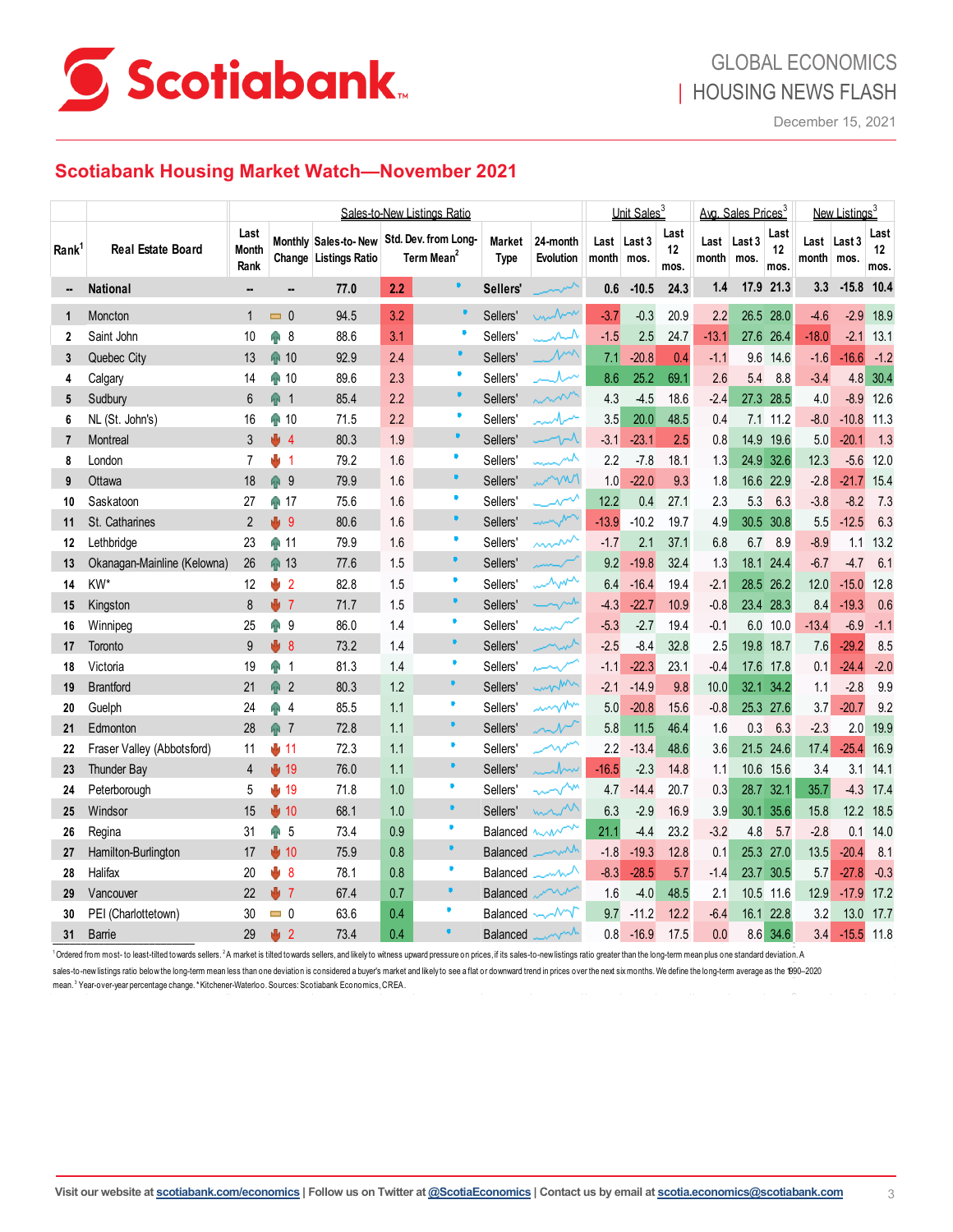

### **MLS Home Price Indices**

#### **WESTERN CANADA**





#### **Saskatoon**





Composite MLS HPI (RHS)

#### **Edmonton**



#### **Winnipeg**







**Regina**



Sources: Scotiabank Economics, CREA.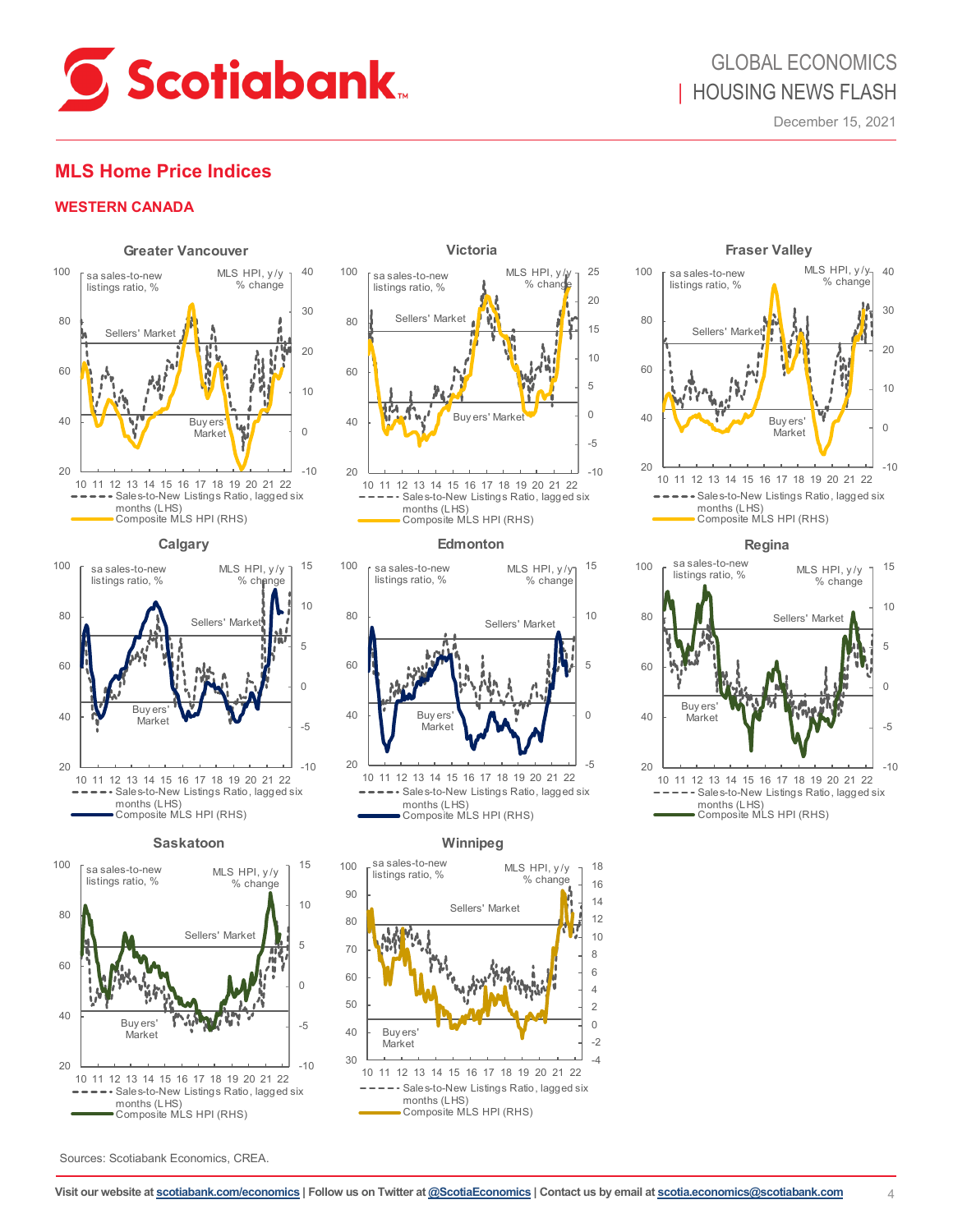

### **MLS Home Price Indices (cont.)**

### **EASTERN CANADA**





**Ottawa**



Sources: Scotiabank Economics, CREA.



Composite MLS HPI (RHS)

#### **Hamilton-Burlington**



#### **Greater Montreal**





#### **Niagara Region**



**Quebec City**

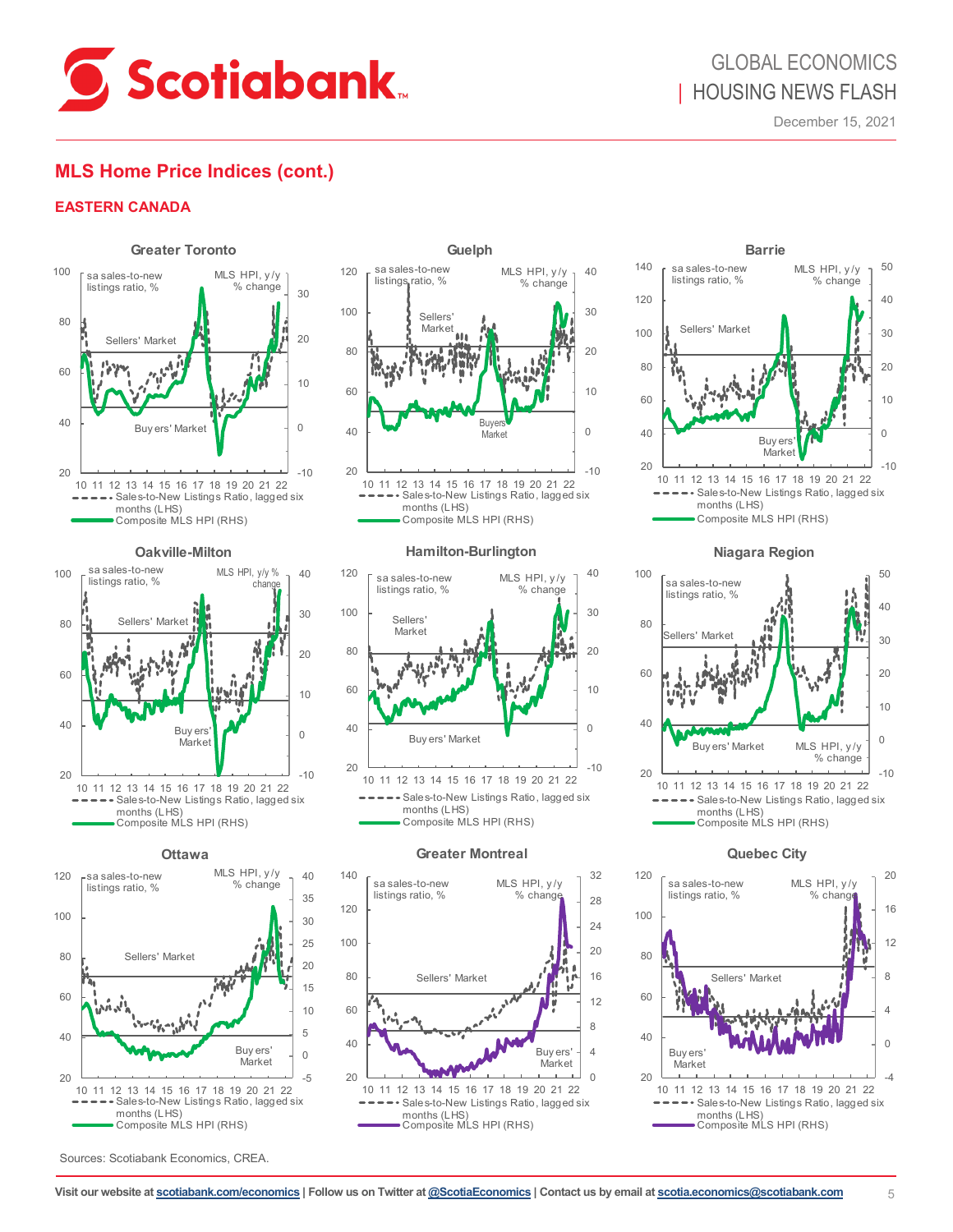

### **MLS Home Price Indices (cont.)**

### **EASTERN CANADA CANADIAN AGGREGATE**





Sources: Scotiabank Economics, CREA.